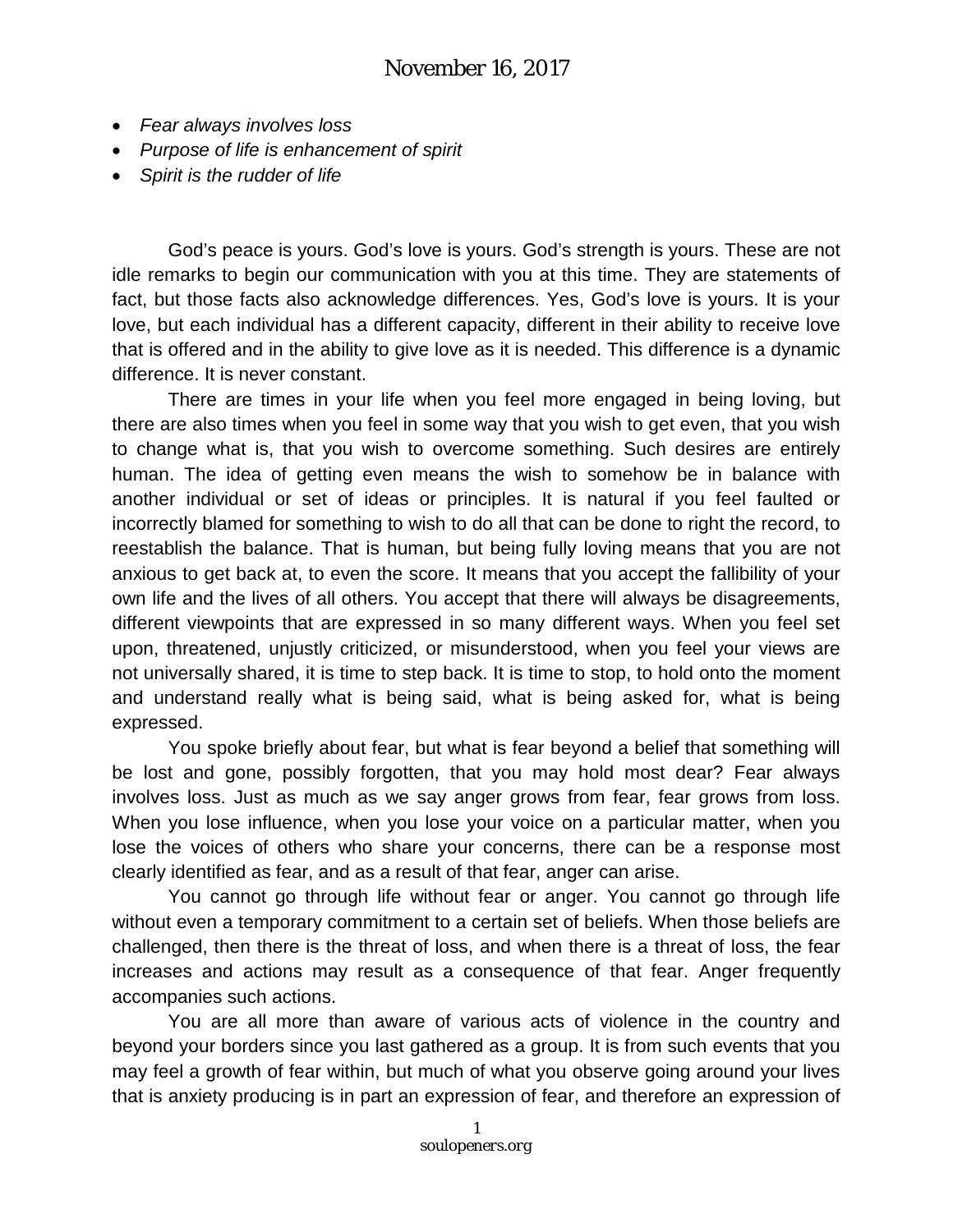loss. If there is any lesson that is more difficult to accommodate than loss, it is clearly difficult to identify. It is clearly difficult to cope with.

What is worse than loss? It is an acknowledgment of a sense of meaninglessness. Life has meaning. Life has purpose. If human beings deny the meaning and purpose of life, life has no value. That is a greater burden than the burden of loss.

Some of what you have observed in recent weeks is an expression of fear, but much is caused by a sense of meaninglessness, of hopelessness, a lack of a rudder, a lack even of a sense of the necessity for a rudder. You don't live merely to live. You live for purposes. Those purposes have expectations. Along with those expectations is the experience of losing some of what is expected. Then comes the fear of what that may mean, but you are wondering what something means.

There are so many for whom their lives seem to have no meaning and therefore no consequence. There are those who suffer from mental illness that blocks a sense of meaning, of significance, of consequence, cause and effect, responsibility and all that that implies. Responsibility is not merely duty. It is an ability, *an ability*, to respond.

Life is filled with challenges beyond your wishes, challenges which seem insurmountable, but life when it is lived with honesty, with truthfulness, with reflection toward what is, is a life that has a sense of purpose, a sense of direction. If you lose the direction you feel is yours, there is frustration, anxiety, fear, and there is anger.

Part of our purpose in your lives is to do what we can that will lead to your belief that all life has meaning, that all life has purpose. Purpose does not mean duty. The purpose is related more to value.

All life has purpose. All life has a reason for that life. No two lives are equal in all ways. No two lives are identical, but in a specific way we can say life does have meaning. Life does have purpose. There is a reason for life. The reason for life is not life itself. The reason for life is the enhancement of spirit. It is the way the spirit can grow and become more godly until finally being part of the entity, the community that is God.

Your life is important because there is purpose. There is a rudder. You may not know necessarily where that rudder will take your raft, but there is a rudder, and it is for you to grab hold of it and to acknowledge its importance to your life. The rudder, the spirit, the connection with God is absolutely essential for you to traverse your path as it is to be so.

Your human journeys are never random. Your journeys have momentum. Your journeys have a rhythm and pace and energy to them. You could say in musical terms that your paths do make music, for music is a blending of many sounds and the presence of no sound. Your lives are the blending of many influences and the presence of uncertainty, of questioning, even doubting. But each of your lives comes with a rudder, and it's our loving activity to help you know that the rudder has value. The rudder is important. The rudder avoids randomness, pointlessness, and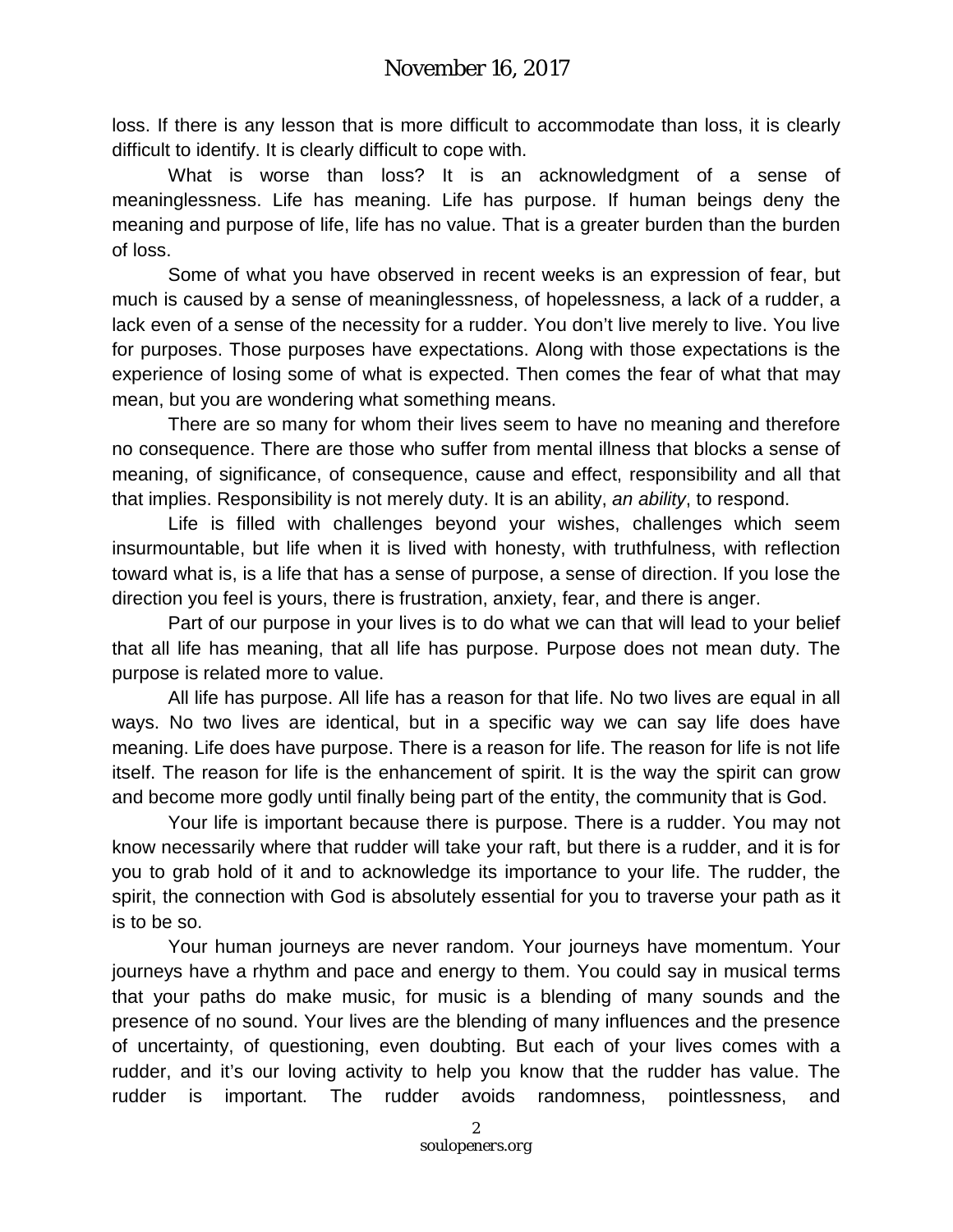directionlessness. The rudder provides a perspective. The rudder leads toward some goal. The goals may change as your needs will change, but the rudder is a way of moving forward, of giving meaning and value.

When you are aware of the rudder and its part of your life, you are then more able to accept uncertainty. You are more able to accept loss, for you may lose a sense of personal dignity and yet maintain a sense of personal value because of the value of spirit, the value of your soul. The rudder is therefore not a predictor of the future but a guarantor that there *is* a future.

Your spirit is a form of energy not unlike who we are. That spirit does not find nourishment in the facts surrounding a loss, nor does it find sustenance in the propagation of fear or the spreading of anger. The difficulties that society faces are in large measure because of a failure to recognize the sacred, failure to recognize there is purpose and value to all, failure to recognize that there is a rudder for all people, failure to acknowledge an equality of all human beings. Can your life continue without loss? No. A blessed life is not a life void of loss but rather a life that acknowledges the rudder of spirit, that despite the storms that create losses you can still find a direction that is appropriate.

Fear and loss—these companions accompany one another throughout the existence of human life. On our side, there is no sense of loss. There is no fear, for we recognize that with spirit as the rudder, there is never a real loss. There is a change of direction. There is a realigning of human energies, but there is no loss.

The anxieties that you experience and express concerning international, national, local, and personal issues are anxieties that momentarily lose vision of the spirit. You are always in that light. You are always in that Spirit. Your spirit and the spirits of all comprise a part of what is the Spirit Center, the Creator, God. Everyone is a part of that, and being part of God and sharing in your own ways what it is to be godly, you're never lost. Therefore, there is no loss and no great need for fear. As a result, the experience of anger loses its grip.

You are blessed as you find yourselves moving away from anger, fear, and loss, and you see yourselves as part of a continuum that is an expression of God in the world. Is it natural to be fearful? Of course, but as you recognize, there are no significant losses. The fears that surround you are lessened. They lose the tight grip upon the lives that you lead. All is never lost. No matter what happens, all is never lost. Regardless of the crises that seem to accumulate in life as you observe and experience it, all is never lost. When conflicts arrive between nations or groups of people, and those conflicts seem irreconcilable, all is never lost. When you feel challenged and are unable for a moment to see any evidence of God, all is not lost. Your lives are never lost. They are transformed, they're refined, they're polished, they're made ever more beautiful, but nothing is lost. No relationship is lost. No group of people is lost. No ideas that uplift and support are lost.